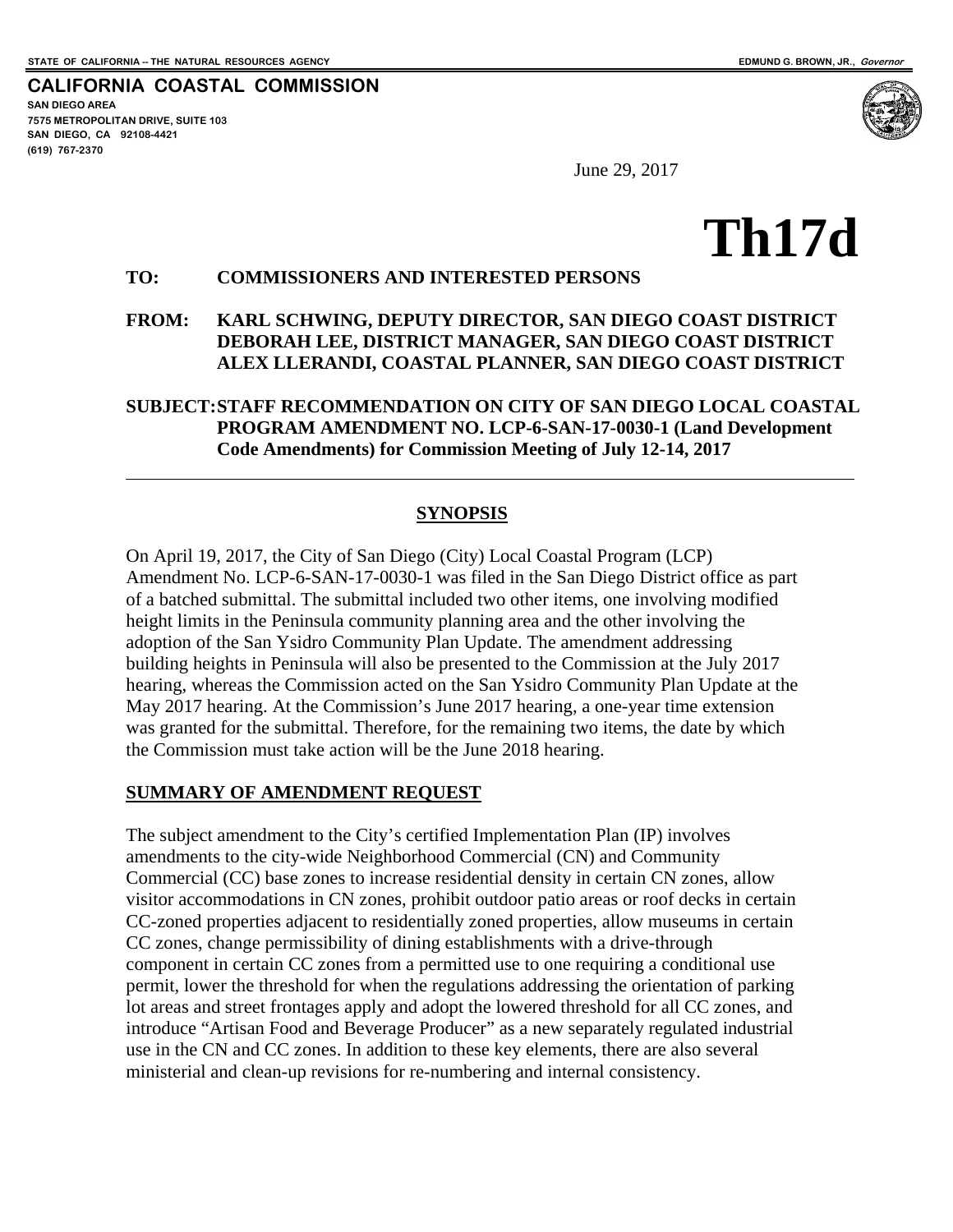#### **SUMMARY OF STAFF RECOMMENDATION**

The proposed amendment is related to the City's adoption of an update to the North Park Community Plan, the land use plan document for North Park, a community located in central San Diego. While located outside of the coastal zone, in order to effectuate many of the policies and goals of the community plan update, the City of San Diego is modifying various city-wide regulations that apply to its Neighborhood Commercial (CN) and Community Commercial (CC) base zones. The North Park community is a popular and growing medium-density community with many pedestrian-oriented commercial and cultural uses, such as craft breweries, restaurants, shops, athletic facilities, and single and multi-family residences. Anticipating the growing population of the community and wishing to foster the further growth of many of the pedestrianoriented features of the community, such as mixed-use developments and concentrating development along transit lines, the City is proposing to amend the CN and CC regulations to encourage the type of cultural, commercial, and mixed-use developments that promote concentrated development and lessen reliance on vehicle miles traveled, in accordance with the City's recently adopted Climate Action Plan.

Many of the pedestrian-oriented, concentrated development provisions and alternate transit policies contained in the North Park Community Plan are shared in the land use plans of the City's communities within the coastal zone. The City and Coastal Commission have long worked together to identify ways in which alternate transit can be encouraged to lessen traffic, reduce pollution impacts, and promote public access. Furthermore, by encouraging new commercial uses, communities can more easily stay fiscally solvent and encourage their patronage by visitors from outside of the community, helping to activate areas so as to become more sustainable.

Only some of the zones modified by the proposed amendment are currently present in the City's coastal zone. The proposed modification that could have the highest potential impact – increasing the density of the CN-1-5 zone to 73 dwelling units per acre – coupled with that zone's base height limit of 65 feet, could adversely impact public access and costal resources. However, at this time, no properties in the City's coastal zone carry the CN-1-5 base zone designation. Thus, any proposal to rezone properties in the coastal zone to have the CN-1-5 designation would require a Commission-approved LCP amendment. The remaining proposed changes are unlikely to have adverse impacts to coastal resources. The zone-wide changes to CN and CC zones – allowing visitor accommodations, lowering the threshold for parking orientation regulations, and introducing the new Artisan Food and Beverage Producer Use – and the changes to the CN-1-3 zone prohibiting outdoor and roof patios next to residential uses, would affect properties in the coastal zone, but in a manner that can be found in conformance with the relevant land use plan policies. Likewise, the changes to the CC-3 zone – allowing museums and making drive-through dining establishments a conditional use – can be found in conformance with the policies of the certified land use plans that promote cultural and pedestrian developments in coastal communities.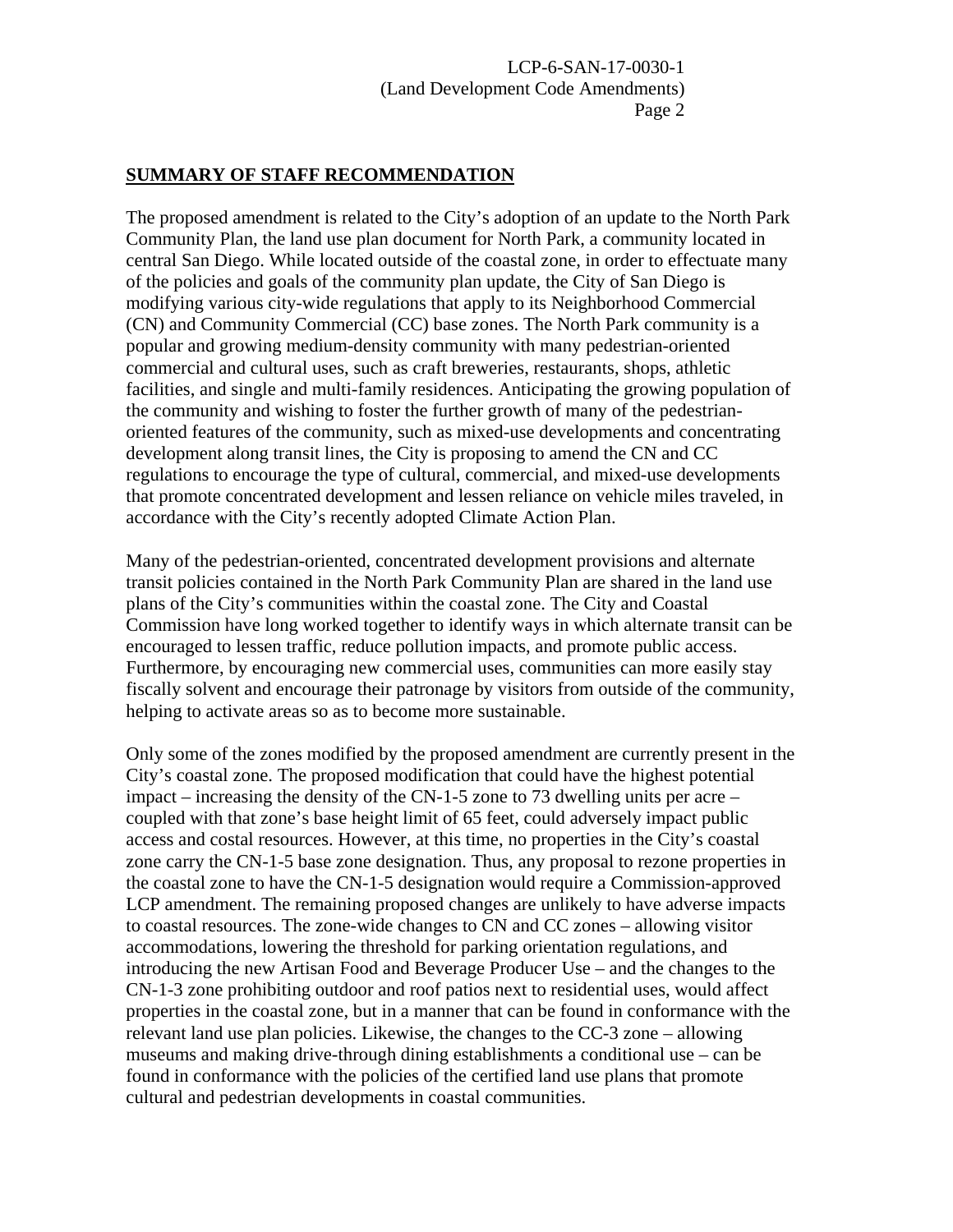The proposed changes to the CN and CC zone regulations will not adversely impact coastal resources or public access, as they simply allow existing commercial zones within the certified LCP to offer a wider variety of amenities and services to the public. The proposed changes will encourage expansion of priority uses such as visitor-serving retail and accommodations, along with cultural uses. Higher residential density and parking lot orientation would support concentration of development and pedestrian activation efforts. No specific rezoning in the coastal zone is being proposed; future application of these zones to new parts of the coastal zone would necessitate a separate LCP amendment related either to the community plan update or specific size rezoning, at which time the merits of the proposal and site-specific conditions would be assessed by the Commission. Thus, the proposed amendment can be found adequate to carry out the policies of the certified Land Use Plans in the City's certified LCP, and approved as submitted.

The appropriate resolutions and motions begin on Page 3. The findings for approval of the Implementation Plan Amendment as submitted begin on Page 5.

# **BACKGROUND**

 $\overline{a}$ 

The City's first Implementation Plan (IP) was certified in 1988, and the City assumed permit authority shortly thereafter. The IP consisted of portions of the City's Municipal Code, along with a number of Planned District Ordinances (PDOs) and Council Policies. Late in 1999, the Commission effectively certified the City's Land Development Code (LDC) that includes Chapters 11 through 14 of the municipal code. It replaced the first IP in its entirety and went into effect in the coastal zone on January 1, 2000. The Commission has certified many IP amendments since 2000.

#### **ADDITIONAL INFORMATION**

Further information on the City of San Diego LCP Amendment No. LCP-6-SAN-17- 0030-1 may be obtained from Alexander Llerandi, Coastal Planner, at (619) 767-2370.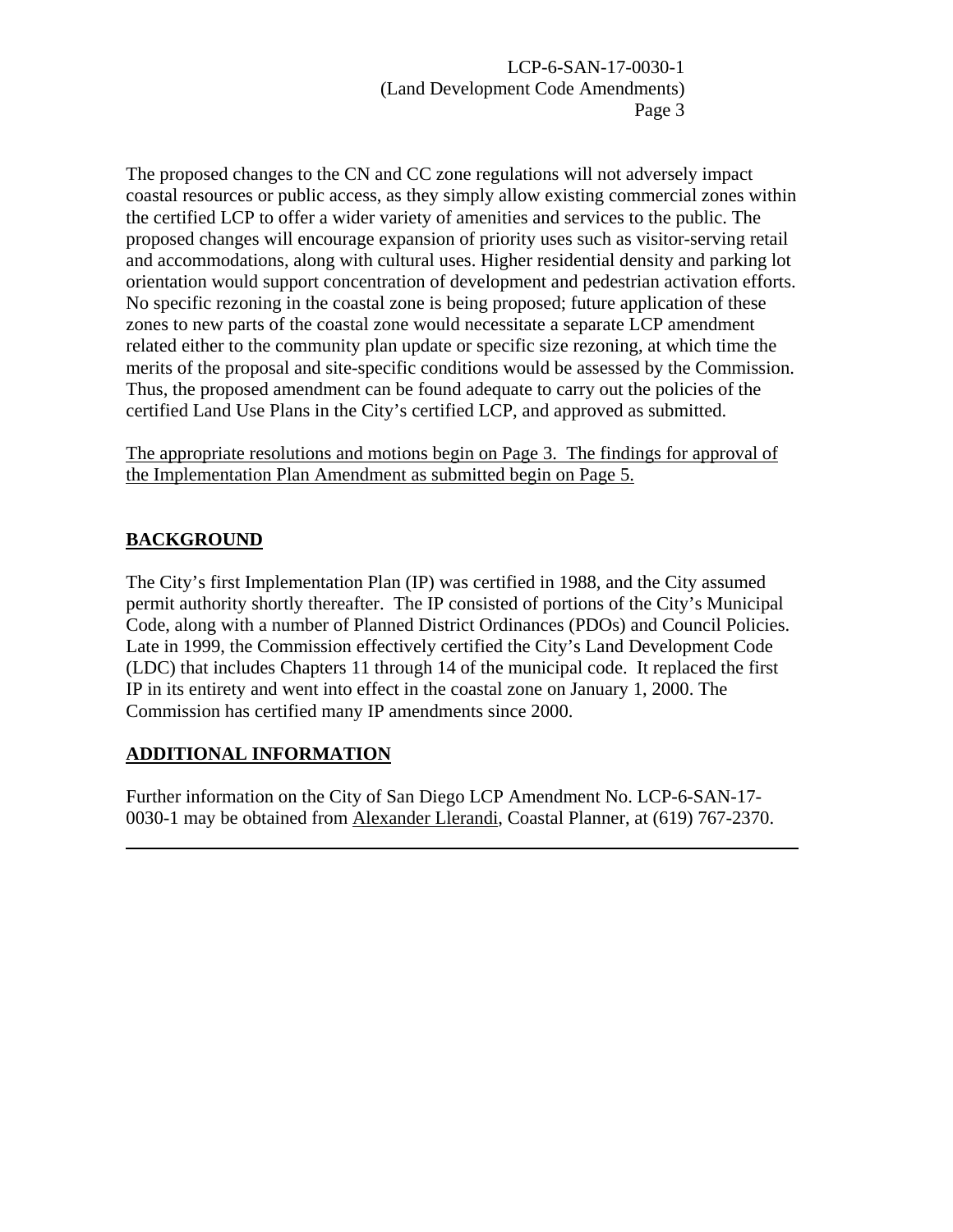#### **PART I. OVERVIEW**

# **A. LCP HISTORY**

The City of San Diego has a long history of involvement with the community planning process; as a result, in 1977, the City requested that the Coastal Commission permit segmentation of its Land Use Plan (LUP) into twelve parts in order to have the LCP process conform, to the maximum extent feasible, with the City's various community plan boundaries. In the intervening years, the City has intermittently submitted all of its LUP segments, which are all presently certified, in whole or in part.

When the Commission approved segmentation of the LUP, it found that the implementation phase of the City's LCP would represent a single unifying element. This was achieved in January 1988, and the City of San Diego assumed permit authority on October 17, 1988 for the majority of its coastal zone. Several isolated areas of deferred certification remained at that time; some of these have been certified since through the LCP amendment process. Other areas of deferred certification remain today and the City is completing that planning; the Commission will consider those submittals in the future.

Since effective certification of the City's LCP, there have been numerous major and minor amendments processed. These have included everything from land use revisions in several segments, to the rezoning of single properties, to modifications of citywide ordinances. In November 1999, the Commission certified the City's Land Development Code (LDC), and associated documents, as the City's IP, replacing the original IP adopted in 1988. The LDC became effective in January 2000.

# **B. STANDARD OF REVIEW**

Pursuant to Section 30513 of the Coastal Act, the Commission may only reject zoning ordinances or other implementing actions, as well as their amendments, on the grounds that they do not conform with, or are inadequate to carry out, the provisions of the certified land use plan. The Commission shall take action by a majority vote of the Commissioners present.

# **C. PUBLIC PARTICIPATION**

Section 30503 of the Coastal Act requires local governments to provide the public with maximum opportunities to participate in the development of the LCP amendment prior to its submittal to the Commission for review. The City has held Planning Commission and City Council meetings with regard to the subject amendment request. All of those local hearings were duly noticed to the public. Notice of the subject amendment has been distributed to all known interested parties.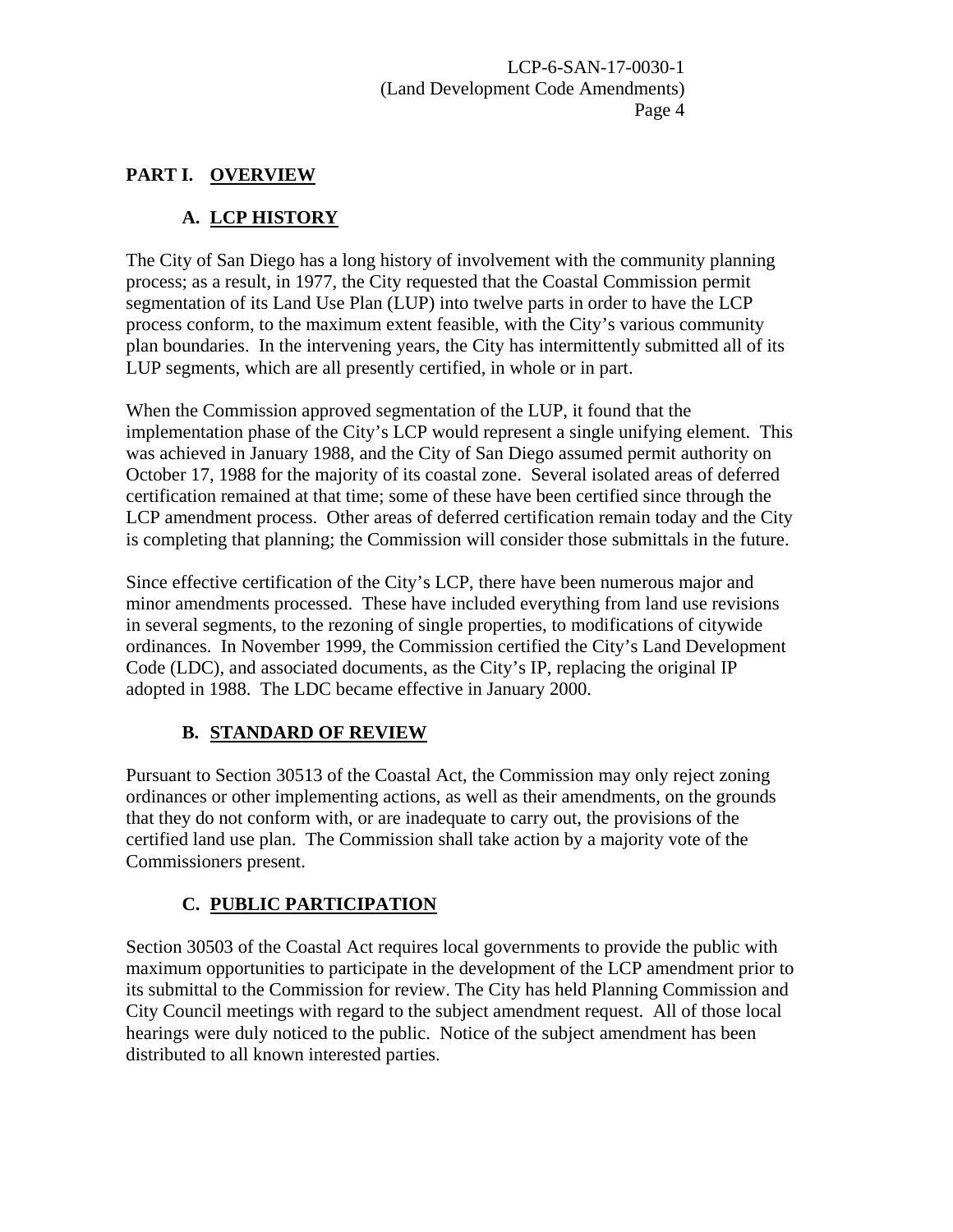# **PART II. LOCAL COASTAL PROGRAM SUBMITTAL - RESOLUTIONS**

Following a public hearing, staff recommends the Commission adopt the following resolutions and findings. The appropriate motion to introduce the resolution and a staff recommendation are provided just prior to each resolution.

#### **I. MOTION:** *I move that the Commission reject the Implementation Program Amendment for the City of San Diego LCP Amendment No. LCP-6-SAN-0030-1 as submitted.*

# **STAFF RECOMMENDATION OF CERTIFICATION AS SUBMITTED:**

Staff recommends a **NO** vote. Failure of this motion will result in certification of the Implementation Program Amendment as submitted and the adoption of the following resolution and findings. The motion passes only by an affirmative vote of a majority of the Commissioners present.

#### **RESOLUTION TO CERTIFY IMPLEMENTATION PROGRAM AMENDMENT AS SUBMITTED:**

The Commission hereby certifies the Implementation Program Amendment for the City of San Diego as submitted and adopts the findings set forth below on grounds that the Implementation Program Amendment conforms with, and is adequate to carry out, the provisions of the certified City of San Diego Land Use Plans, and certification of the Implementation Program Amendment will meet the requirements of the California Environmental Quality Act, because either 1) feasible mitigation measures and/or alternatives have been incorporated to substantially lessen any significant adverse effects of the Implementation Program Amendment on the environment, or 2) there are no further feasible alternatives or mitigation measures that would substantially lessen any significant adverse impacts on the environment that will result from certification of the Implementation Program, as amended.

#### **PART III.FINDINGS FOR APPROVAL OF THE CITY OF SAN DIEGO IMPLEMENTATION PLAN AMENDMENT, AS SUBMITTED**

#### **A. AMENDMENT DESCRIPTION**

The subject amendment to the City's certified Implementation Plan (IP) involves amendments to the city-wide Neighborhood Commercial (CN) and Community Commercial (CC) base zones to increase residential density (up to 73 dwelling units per acre) in certain CN zones, allow visitor accommodations in CN zones, prohibit outdoor patios and roof decks in certain CC-zoned properties adjacent to residentially zoned properties, allow museums in certain CC zones, change permissibility of dining establishments with a drive-through component in certain CC zones from a permitted use to one requiring a conditional use permit, lower the threshold for when the regulations governing the orientation of parking lot areas away from street frontages apply and apply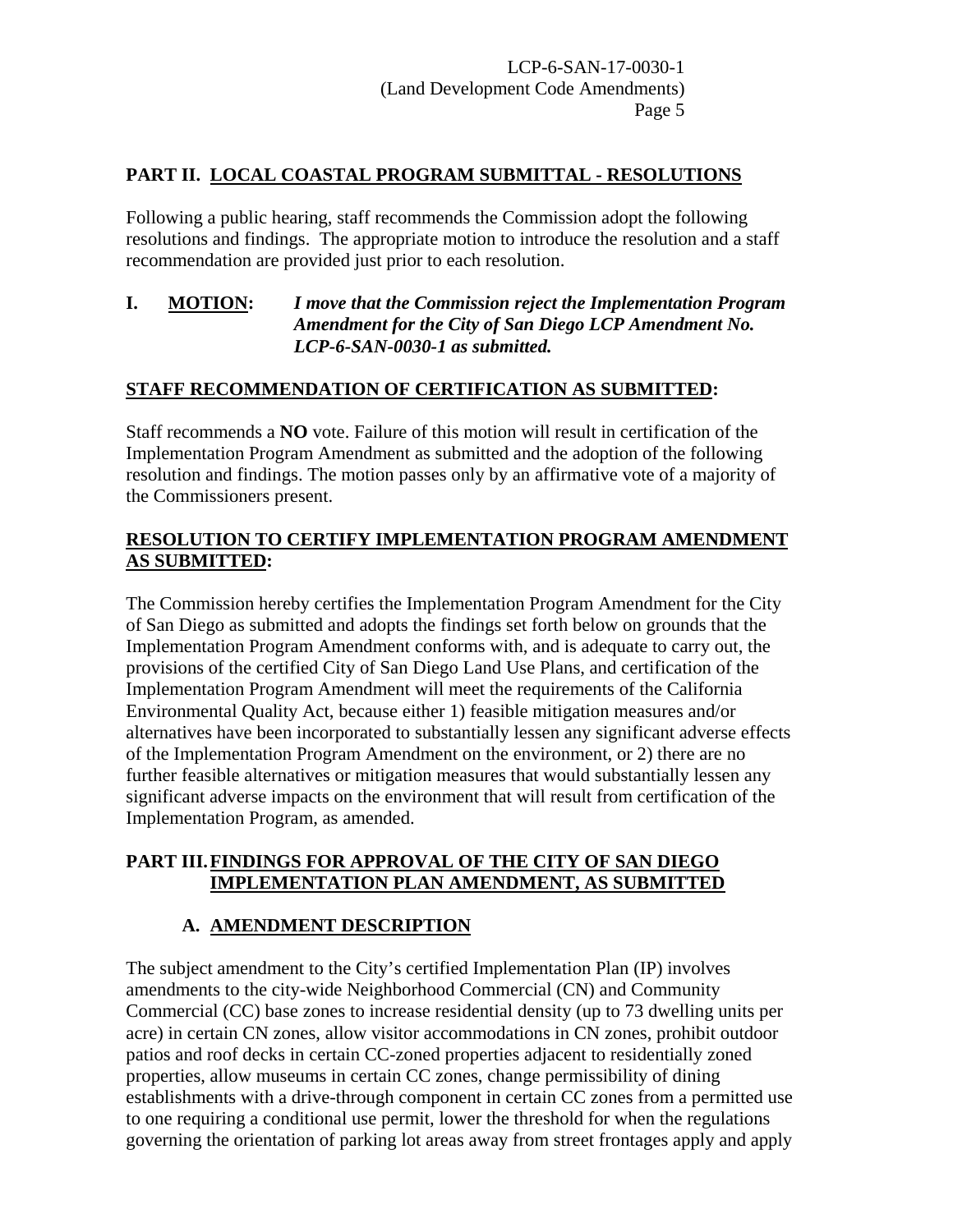the lowered threshold to all CC zones, and introduce "Artisan Food and Beverage Producer" as a new separately regulated industrial use in the CN and CC zones.

# **B. FINDINGS FOR APPROVAL**

The standard of review for LCP implementation submittals or amendments is their consistency with and ability to carry out the provisions of the certified LUP.

# **a) Purpose and Intent of the Ordinance.**

The purpose of the proposed amendment is to update the Neighborhood Commercial (CN) and Community Commercial (CC) zone regulations in response to the changing pattern of development within communities that more closely integrate their residential, commercial, and cultural needs into a concentrated area, and allow commercial zones to keep pace with changing public needs while encouraging pedestrian-oriented growth in communities.

# **b) Major Provisions of the Ordinance.**

The major provisions of the amendment modify certain city-wide commercial districts and introduce a new separately regulated use.

- Amend Section 131.0502 to modify the allowable density in the CN-1-5 zone from 1 dwelling unit per 800 square feet of lot area to 1 dwelling unit per 600 square feet of lot area, increasing allowable density in the CN-1-5 zone from 54 dwelling units per acre to 73 dwelling units per acre.
- Amend Section 131.0522; Table 131-05B to allow "visitor accommodations" in CN zones.
- Amend Section 131.0522; Table 131-05B to prohibit outdoor patios, seating areas, and roof top decks adjacent to residentially zoned properties in the CN-1-3 zone.
- Amend Section 131.0522; Table 131-05B to allow "museums" in CC-3 zones.
- Amend Section 131.0522; Table 131-05B to modify the CC-3 zones to change eating and drinking establishments with a drive-in or drive-through component from a permitted use by right to one requiring a conditional use permit.
- Amend Section 131-0556; Table 131-05E to revise parking lot orientation standards that apply to commercial base zones by lowering the gross floor area requirement for the applicability of the parking lot orientation regulation in the commercial base zones from 100,000 square feet to 50,000 square feet and revising the code to apply parking lot orientation standards to all CC zones. The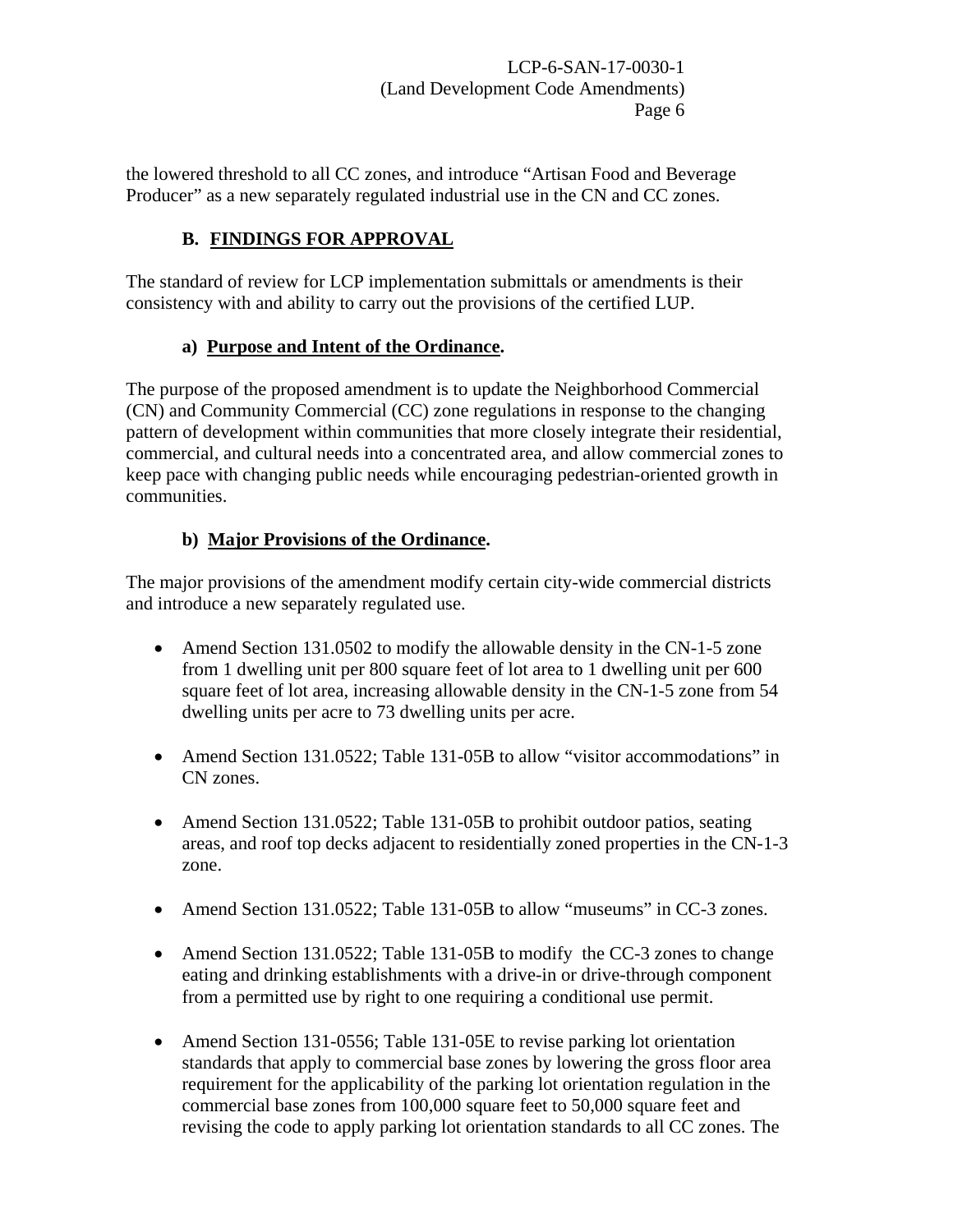purpose of the standard is to minimize the establishment of parking areas along the primary street frontage, where parking could adversely affect pedestrian activation and movement.

• Amend Sections 126.0203, 127.0109, 131.0222, 131.0112, 131.0522, Table 131-05B, 141.1001 through 141.1009, and 143.0111(a) to introduce a new separately regulated use – "Artisan Food and Beverage Producer – in CN and CC zones.

#### **c) Adequacy of the Ordinance to Implement the Certified LUP Segments.**

The standard of review for LCP implementation submittals or amendments is their consistency with and ability to carry out the provisions of the certified Land Use Plan(s). In the case of the City of San Diego, it has developed community planning areas based on its established neighborhoods and future urbanizing area. Predicated on those community planning areas, the City utilized the geographic segmentation provisions of the LCP regulations and developed its land use plan component covering twelve different communities (e.g., North City, La Jolla, Pacific Beach, Mission Beach, Ocean Beach, Peninsula, Otay-Mesa Nestor). Each community plan or LCP Land Use Plan contains policies that protect public views, scenic resources, public access, recreational opportunities and sensitive coastal resources including, but not limited to, beaches, bluffs, slopes, hillsides and environmentally sensitive lands in that community. The Commission's review of the proposed changes to the Land Development Code must assure that development is approved only when consistent with the certified LUPs.

Listed below are representative policy excerpts contained in the certified Land Use Plan segments in the Coastal Overlay Zone for the City of San Diego.

#### **La Jolla LCP Land Use Plan**

- Maintain a diversified, yet balanced land use pattern which includes providing adequate levels of commercial retail services, residential development, and cultural opportunities within existing commercial areas, while limiting additional office use within commercial designated area.
- Promote mixed-use residential and commercial developments along transit corridors such as the commercial areas of La Jolla Boulevard, in order to encourage affordable housing opportunities.

#### **Ocean Beach Community Plan**

• Mixed-use projects should be developed in commercial areas in an integrated, compatible, and comprehensive manner.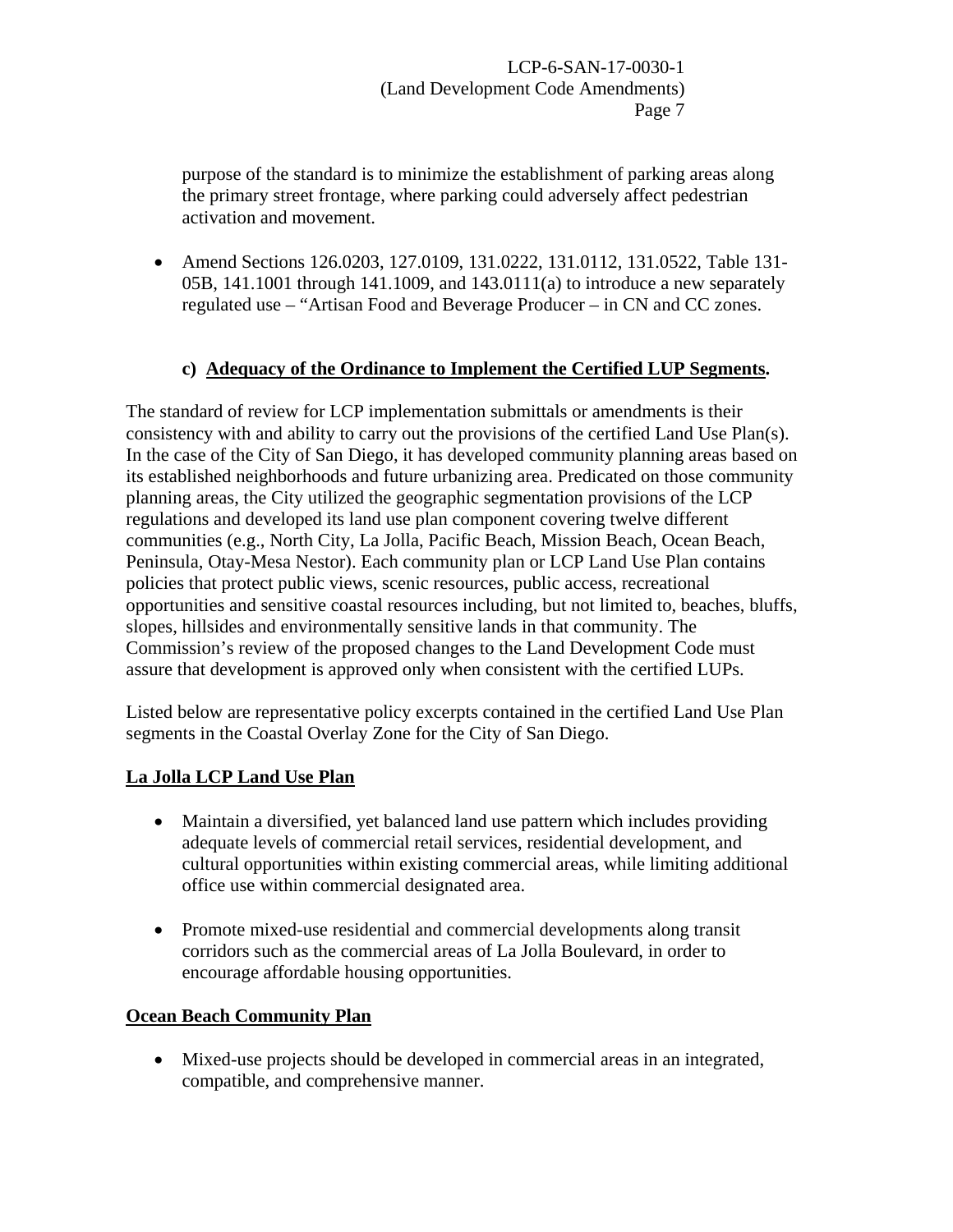- Encourage the City to adopt pilot programs aimed at creating incentives for sustainable, mixed-use development.
- Encourage the development of community-related institutions within the community to serve the residential and employment needs of residents and visitors.

Anticipating the growing population of the community and wishing to foster the further growth of many of the pedestrian-oriented features of the community, such as mixed-use developments and concentrating development along transit lines, the City is proposing to amend the CN and CC regulations to encourage the type of cultural, commercial, and mixed-use developments that promote concentrated development and lessen reliance on vehicle miles traveled, in accordance with the City's recently adopted Climate Action Plan.

Many of the pedestrian-oriented, concentrated development provisions, and alternate transit policies contained in the North Park Community Plan are shared in the land use plans of the City's communities within the coastal zone. The City and Coastal Commission have long worked together to identify ways in which alternate transit can be encouraged to lessen traffic, pollution impacts, and promote public access. Furthermore, by encouraging new commercial uses, communities can more easily stay fiscally solvent and encourage their patronage by visitors from outside of the community, helping to activate areas so as to become more sustainable.

Only some of the zones modified by the proposed amendment are currently present in the City's coastal zone. The proposed modification that could have the highest potential impact – increasing the density of the CN-1-5 zone to 73 dwelling units per acre – coupled with that zones base height limit of 65 feet, could adversely impact public access and costal resources. However, at this time, no properties in the City's coastal zone carry the CN-1-5 base zone designation. Thus, any proposal to rezone properties in the coastal zone to have the CN-1-5 designation would require a Commission-approved LCP amendment. The remaining proposed changes are unlikely to have adverse impacts to coastal resources. The zone-wide changes to CN and CC zones – allowing visitor accommodations, lowering the threshold for parking orientation regulations, and introducing the new Artisan Food and Beverage Producer Use – and the changes to the CN-1-3 zone prohibiting outdoor and roof patios next to residential uses, would affect properties in the coastal zone, but in a manner that can be found in conformance with the relevant land use plan policies. Likewise, the changes to the CC-3 zone – allowing museums and making drive-through dining establishments a conditional use – can be found in conformance with the policies of the certified land use plans that promote cultural and pedestrian developments in coastal communities.

The proposed changes to the CN and CC zone regulations will not adversely impact coastal resources or public access, as they simply allow existing commercial zones within the certified LCP to offer a wider variety of amenities and services to the public. The proposed changes will encourage expansion of priority uses such as visitor-serving retail